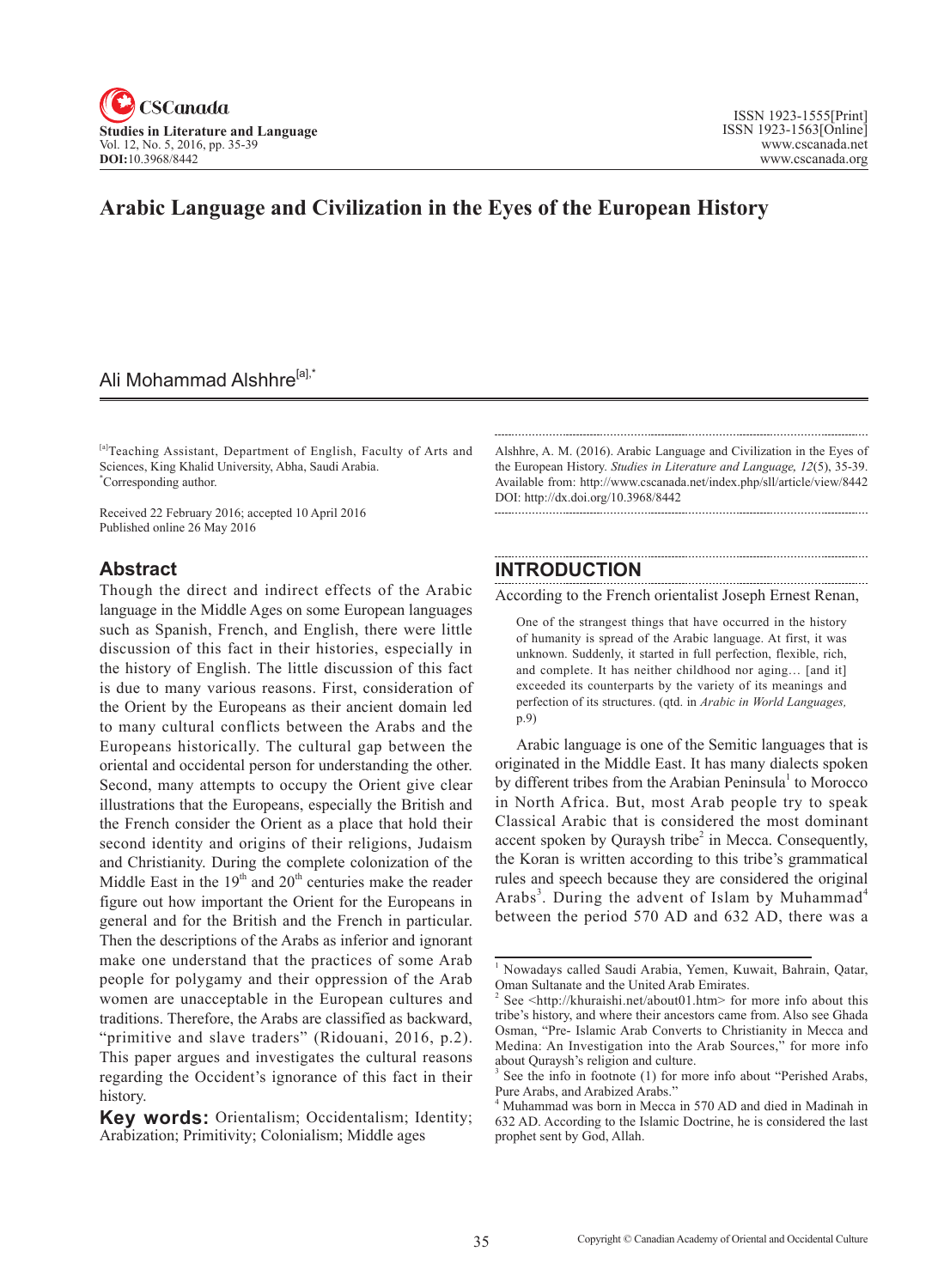great Islamic expansion from Mecca to other regions in the Middle East and North Africa. This resulted in a huge spread of the Arabic language and culture. After the death of Muhammad, the Umayyad<sup>5</sup> and Abbasid<sup>6</sup> Dynasty ruled and expanded the Islamic expansion to Spain. As a result, there were many Arabs from Arabia, Egypt, and Berbers who migrated to Spain for the purpose of settlement. They married "more than thirty thousand Spanish women" (Le Bon, 2012, p.281) that escalated the influence of Arabic over Spanish settlers.

When the Arabs ruled Spain, they made the Arabic language the official one for educational purposes. In Habeeb Saloum's "The impact of Arabic Language and Culture on English and other European Languages," he says, "From the eighth century to the twelfth century, Arabic became the scientific language of mankind. During this period anyone who desired to advance in the world and became a skilled and learned man had to study Arabic, just as in current day English opens the door to technical and scientific advancement for ambitious men and women." Therefore, there was a great advancement in the process of education that resulted in great contact between Arabs and other European people from Spain, France, England, and Italy. In other words, many European people learned Arabic to pursue education that influenced their native languages; as a result, this process contributed to lead many Arabic words enter their languages.

Through history, one of the languages influenced by Arabic directly and indirectly is English. English descended from the Indo- European languages family. English language passed through three major periods in history. They are Old English (450-1100 AD), Middle English (1100-1500 AD), and Modern English (1500-1800 AD). During the old and medieval period, there was great contact between the European and Arab cultures in Spain and other regions, such as Sicily. For example, Smith says, "…Arabic learning was widely spread in medieval England from the  $11<sup>th</sup>$  century to  $13<sup>th</sup>$  century..." (qtd. in Darwish, 2016, p.107). The library, which was established in Spain by Arabs, made great influence for appearance of many works, such as Algebra and other various works in various fields including astronomy, mathematics. The influence of the Arabic language on these European languages, especially English is not widely discussed. As a consequence, I argue that in spite of Arabic language's contributions of loanwords to some European languages, such as English, the effects of the Arabic language are

largely not discussed in their historical cultures due to various reasons.

# **ORIENTALISM VS THE ORIENT**

Before the advent of Islam by Muhammad, some parts of the Arabian Peninsula and some coastal villages on the Red Sea<sup>7</sup> were under control of the Roman Empire. As a result, some European people considered until today the orient as a European area or colony. According to Edward Said's *Orientalism*, he mentions: "The Orient was almost a European invention and had been since antiquity a place of romance, exotic beings, haunting memories, and landscapes remarkable experience" (1979, p.1). As a result, whatever impact of Arabic language in the other European languages through history is not considered an achievement according to the Europeans' mind because they were the Orient discoverers since ancient times. For the British and the French people, the Orient is an ancient place for their civilization and culture. Said (1979) says: "… *Orientalism* can be discussed and analyzed as the corporate institution for dealing with the Orient- dealing with it, by making statements about it, authorizing it, authorizing views of it, describing it, by teaching it, settling it, ruling over it…" (p.3). Consequently, the Orient is an important place for the European because there were and are many historical, cultural, and social relationships that linked the European, especially the British and the French of the Orient.

Though the Arabic language contributed to the other languages of the European continent, the French and the British consider the Orient as European identity that is associated with their history and culture. Whatever happens during the old and medieval ages for the dominance of the Islamic civilization over Arabia, North Africa, and Spain, it cannot be acknowledged because the Orient for the British and the French is considered "… as a sort of surrogate and even underground self" (Said, 1979, p.3) and identity as well. This can be supported by what happened during the medieval ages between the Arabs and the Europeans from wars that resulted in (mis)understanding the other. Through those wars, there were great shifts between the Arabs' and the Europeans' cultures that made each culture try to understand the other. After those great wars which lasted for 200 years, the great enthusiasm of the European to understand the Oriental person started. This kind of enthusiasm led to appearance of many research journeys for understanding the Orient. For example, Subrahmanyam's *The Career and Legend of Vasco Da Gama* mentions that there are journeys of Vasco Da Gama, the Portuguese traveler, who was sent by the Portuguese King to the Orient to see and

<sup>5</sup> Umayyad Dynasty was established in Medina and then shifted its center to Damascus. It ruled between 661-750 AD. See < http:// www.jewishvirtuallibrary.org/jsource/History/Umayyad.html> for more information.

<sup>6</sup> After the civil war between Umayyad sons and Abassid sons, Abbasid Dynasty was established in Baghdad after Umayyad sons were defeated by them. Abbasid Dynasty ruled between 750-1250 AD. See <http://www.britannica.com/topic/Abbasid-dynasty> for further details.

<sup>7</sup> According to Wordweb Dictionary, it is "a long arm of the Indian Ocean between northeast Africa and Arabia; linked to the Mediterranean at the north end by the Suez Canal"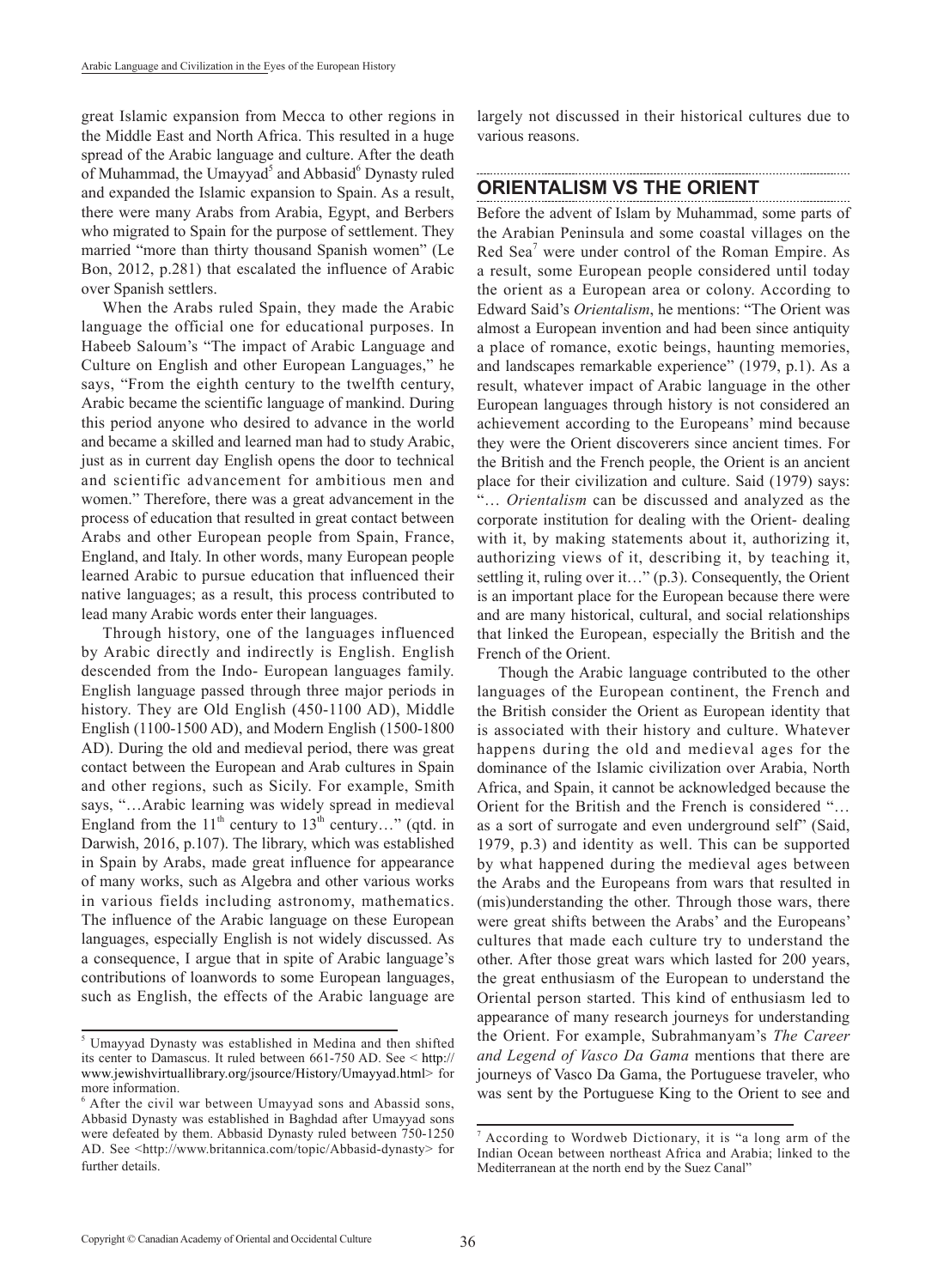explore its culture and civilization (p.1) for further studies and researches.

Harold V. Livermore, a professor at the University of British Columbia, describes that the European's consideration of the Orient as a surrogate identity is the attempts of the Portuguese King Afonso de Albuquerque, Duke of Goa, to rule Yemen and the Red Sea in the  $16<sup>th</sup>$  century ("Afonso de Albuquerque, the Great"). This great event is known, and its traces are still there in Jeddah City $^8$ . Though the Arabic language became widespread in North Africa with its great contributions to the other European languages, Some Europeans, in Mustafa Benkharafa's *The Present Situation of the Arabic Language and the Arab World Commitment to Arabization*, tried "to uproot the Arabs from their national identity…" (2013, p.204). Deracinating the Arabs' identity is evident that the European people consider that the Orient is a second identity for them (Said, 1979, p.3).

In Tahraouni Ramdane's and Merah Souad's "Between Orientalists and Al-Jazeera<sup>9</sup>: Image of Arabs in the West," they explain how the idea of Orientalists contributes to ignore the ancient and Islamic civilization during the Medieval Ages until the  $20<sup>th</sup>$  century. Ramdane and Merah (2016, p.162) argue that, the orientalists' "… mission was primarily to belittle and reduce the contribution of Islam and the Arabs to the progress of human civilization". Some orientalists' descriptions of the Orient as barbaric and aggressive societies led to the creation many conflicts between the Arabs and the Europeans in  $18<sup>th</sup>$ ,  $19<sup>th</sup>$ , and  $20<sup>th</sup>$  centuries. These attempts to disfigure the image of the Arab culture created many negative attitudes between the Arabs and the Europeans. Due to the European's consideration of the Orient as their oldest colony through history, it is evident that they have some negative opinions towards independence of the Orient with all its elementculture, civilization, religion, and identity. Said mentions at the beginning of his book, *Orientalism*, a famous saying of Karl Marx. Marx says regarding the Orient: "They cannot represent themselves; they must be represented" (p.xii). Another instance is Benjamin Disraeli's statement in his *Tancred* that "The East is a career" (qtd. in Said, 1979, p.xii). Marx's and Disraeli's statement is a supportive point about the overall idea that the Europeans try to not admit the Orient as an independent area; they would say the Orient, with all its cultural and civilizational factors and wealth, is belonging to us due to its consideration as the oldest Occidental colony for the Occident.

In the past, the intentional disregard of the Arabic language as a hegemonic one in North Africa and Andalusia<sup>10</sup> by some European people illustrates that, "The relationship between Occident and Orient is a relationship of power, of domination, of varying degrees of a complex hegemony …" (Ibid., p.5). For example, Said explains how the Europeans treat or deal with the Oriental girls differently and they are positioned in lower places than other girls in the European cultures:

Flaubert's encounter with an Egyptian courtesan produced a widely influential model of the Oriental woman; she never spoke of herself, she never represented her emotions, presence, or history. He [Flaubert] spoke for and represented her. He was a foreign, comparatively wealthy male, and these were historical facts of domination that allowed him not only to possess Kuchuk  $\text{Hanem}^{11}$  physically but to speak for her and tell his readers in what way she was "typically Oriental." … Flaubert's situation of strength in relation to Kuchuk Hanem was not an isolated instance. It fairly stands for the pattern of relative strength between East and West, and the discourse about the Orient that it enabled. (Ibid., p.6)

What happened in the situation of Kuchuk Hanem and her relationship with Flaubert is just a short, simple, and meaningful portrayal of the Oriental women as women whose their identities don't to them. The viewpoints of some British and other Europeans indicate that the Orient should be under control of them and the Orientals are weak, and they have no words to speak and represent themselves. However, the Europeans are considered and described themselves as representatives of the Orient.

Another astonishing reason why there is little discussion about the Arabic language and its contributions to the European languages, especially English is that the Arabic language is descended from Semitic languages. In other words, Arabs are belonging to the "Semitic race<sup>12</sup>" which are not considered a perfect race that must be acknowledged by the European orientalists. In regard to this point, Renan mentions:

One sees that in all things the Semitic race appear to us to be an incomplete race by virtue of its simplicity. This race—if I dare use the analogy—is to the Indo-European family what a pencil sketch is to paint; it [the Semitic race] lacks that variety, that amplitude, that abundance of life which is the condition of perfectibility. Like those individuals who possess so little fecundity that, after a gracious childhood, they attain only the most mediocre virility, the Semitic nations experienced their fullest flowering in their first age and have never been able to achieve true maturity. (Ibid., p.149)

For Renan's claim about the "Semitic race" and its imperfection gives many negative attitudes of the Europeans seeing or viewing the Oriental people as inferior. This inequality predicts that the Orient only reached its highest ranks during the medieval ages, therefore, there will be no renaissance for it in the future.

Some European people think that all the habits and customs of the Orient are taken from the Occident. In

<sup>8</sup> According to Wordweb Dictionary: It is a "Port city in western Saudi Arabia on the Red Sea; near Mecca." See Clifford Edmund Bosworth, *Historic Cities of the Islamic World*, pp.222- 224.

<sup>&</sup>lt;sup>9</sup> Al-Jazeera is an another synonym for the word "peninsula."

<sup>&</sup>lt;sup>10</sup> Former name for Spain.

<sup>&</sup>lt;sup>11</sup> Hanem is an Egyptian female name. It means a "lady."

<sup>&</sup>lt;sup>12</sup> In Wordweb Dictionary, Semitic is related to smite; the word "Semite" means "a member of a group of Semitic-speaking peoples of the Middle East and northern Africa."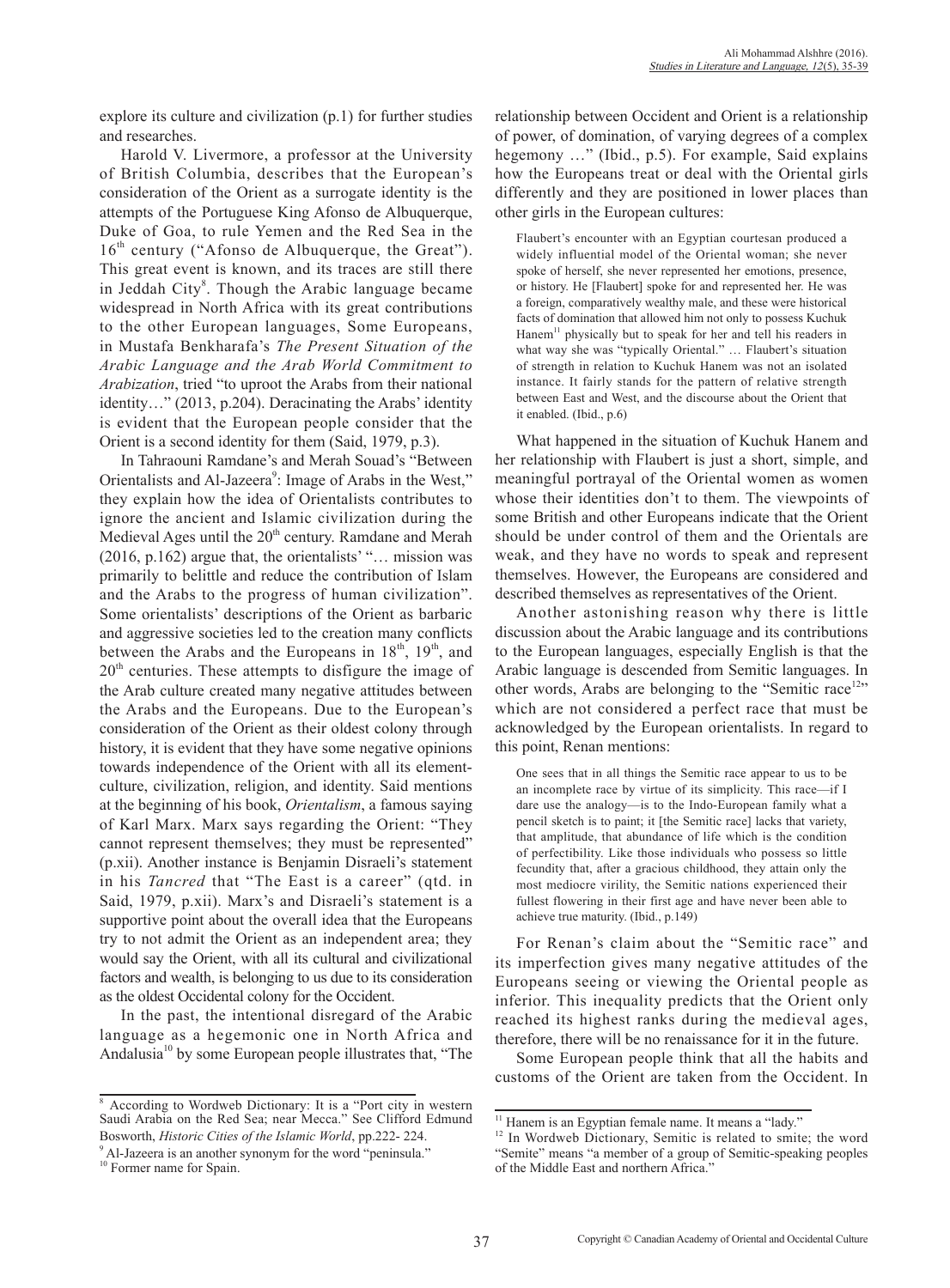other words, all the civilizational elements and the cultural forms of the Arabs are originated in Europe and were transferred to the Orient. Said gives many explanations for this claim:

Many of the earliest Oriental amateurs began by welcoming the Orient as a salutary derangement of their European habits of mind and spirit. The Orient was overvalued for its pantheism, its spirituality, its stability, its longevity, its primitivity and so forth. Schelling, for example, saw the Oriental polytheism a preparation of the way for Judeo-Christian monotheism: Abraham was prefigured in Brahma…. The Orient appeared lamentably under humanized, antidemocratic, backward, barbaric, and so forth. (Ibid., p.150)

The legacy of the Arab cultures and civilizations are claimed and argued that this legacy and heritage came from Europe. For example, verses of the Koran are said to be plagiarized from the Holy Bible because everything mentioned in the Koran mentioned in the Bible before the birth of Muhammad. What the Europeans claim and argue that the Islamic civilization is built and taken from the Bible because everything, mentioned in the Koran, was mentioned before the appearance of Islam and before birth of Muhamad in Mecca. Consequently, the cultural and religious conflicts between the Arabs and the Europeans are still present due to the considerations whether the Islamic civilizations and teachings are inherited from Europe or not.

Moreover, depiction and description of the Arabs as backward and barbaric is one of the most significant case that supports the idea that Arabs should not come or have power. As a result, Arabs are always seen as inferior and aggressive in many European societies though their dominance in the Middle Ages. For instance,

Every European traveler or resident in the Orient has had to protect himself from its unsettling influences…. The eccentricities of the oriental life, with odd calendars, its hopelessly strange languages, its seemingly perverse morality was reduced … when they appeared as a series of detailed items presented in a normative European prose style. (Ibid., p.167)

The inferiority of the Arabs in the eyes of the European people is related to the cultural conflicts through history. Since the Arabs' occupation for Spain, the Europeans attacked the dominance of Arabic language over the Spanish, the French, and the English. The Europeans did not discuss this influence of the Arabic language because of the Arabs' occupation of Spain and Portuguese as well. According to Driss Ridouani's *The Representation of Arabs and Muslims in Western Media*, "For example, in the past Arabs and Muslims were largely recognized in the west as "erotic", "primitive", "ignorant", "slave traders" among other many derogatory terms" (2016, p.2). After the wars between the Arabs and Europeans in the Middle Ages, both became encountering the other and interested in understanding the other's culture, religion, and civilization. In the  $20<sup>th</sup>$  century, many British and French orientalists and archaeologists came to Egypt and

the Arabian Peninsula to discover the Oriental culture for fathoming the Oriental person's simple mind. One of them was the archaeologist Thomas Edward Lawrence<sup>13</sup>, also known as Lawrence of the Arabia, who made great contributions for collapse of the Ottoman Empire<sup>14</sup>. After the revolt was successful against the Ottoman Empire, this illustrates the simple structure of the Arab's mind. Consequently, the simplicity of the Arab's mind symbolizes for their ignorance, their primitivity, and their quick judgements.

There is another religious reason which makes the Europeans criticize and classify the Arabs and their language as illiterate and ignorant people. In Islam, the idea of polygamy gives many bad images about the Orient and its civilizational status among other civilizations. Said explicates the feelings and emotions of some European people, especially those who live and work in the Orient about polygamy: The Oriental people are offenders of "sexual propriety. [And] everything about the Orient exuded dangerous sex, threatened hygiene and domestic seemliness with an excessive 'freedom of intercourse'…" (p.167). Though the idea of polygamy is not accepted in the European societies, this led many Occidental people to criticize the Arabs for polygamy because it creates a kind of inequality and discrimination among the oriental women in general. One of the greatest critics is Gregg Strauss. He says, in his article "Is Polygamy Inherently Unequal," that: "[The]…traditional polygamy is morally objectionable, because the spouses will always have unequal marital commitments and unequal control over their familial lives" (p.519). Therefore, the notion of polygamy in the Islamic civilization makes the world depict and describe the Arabs as women oppressors.

In Halim Barakat's *The Arab World: Society, Culture, and State*, he gives many explications about why the Europeans see the Arab men as ignorant and backward. One of these reasons in addition to polygamy is the Arabs' male mistreatment of their women:

Arab society has traditionally assigned women to a subordinate status…. First, women are secluded and segregated. Veiling (a sign of separation) is still widespread in the most of the Arab world, and although an increasing number of women are being educated and filling important roles and positions in the public domain, the majority continue to occupy the private domain of the household. Second, limited roles are available to women…. Few professional careers are available to women under the existing division labor…. Third, personal status codes discriminate against women, particularly in such areas as marriage, divorce, and inheritance. (1993, p.102)

The oppression of Arab women created many critiques

<sup>&</sup>lt;sup>13</sup> For further details, see Lawrence, Thomas Edward, *Evolution of a* 

*Revolt: Early Post- War Writings of TE Lawrence*, 1968.<br><sup>14</sup> According to Wordweb Dictionary, the Ottoman Empire is "A Turkish sultanate of southwestern Asia and northeastern Africa and southeastern Europe; created by the Ottoman Turks in the 13th century and lasted until the end of World War I; although initially small it expanded until it superseded the Byzantine Empire."